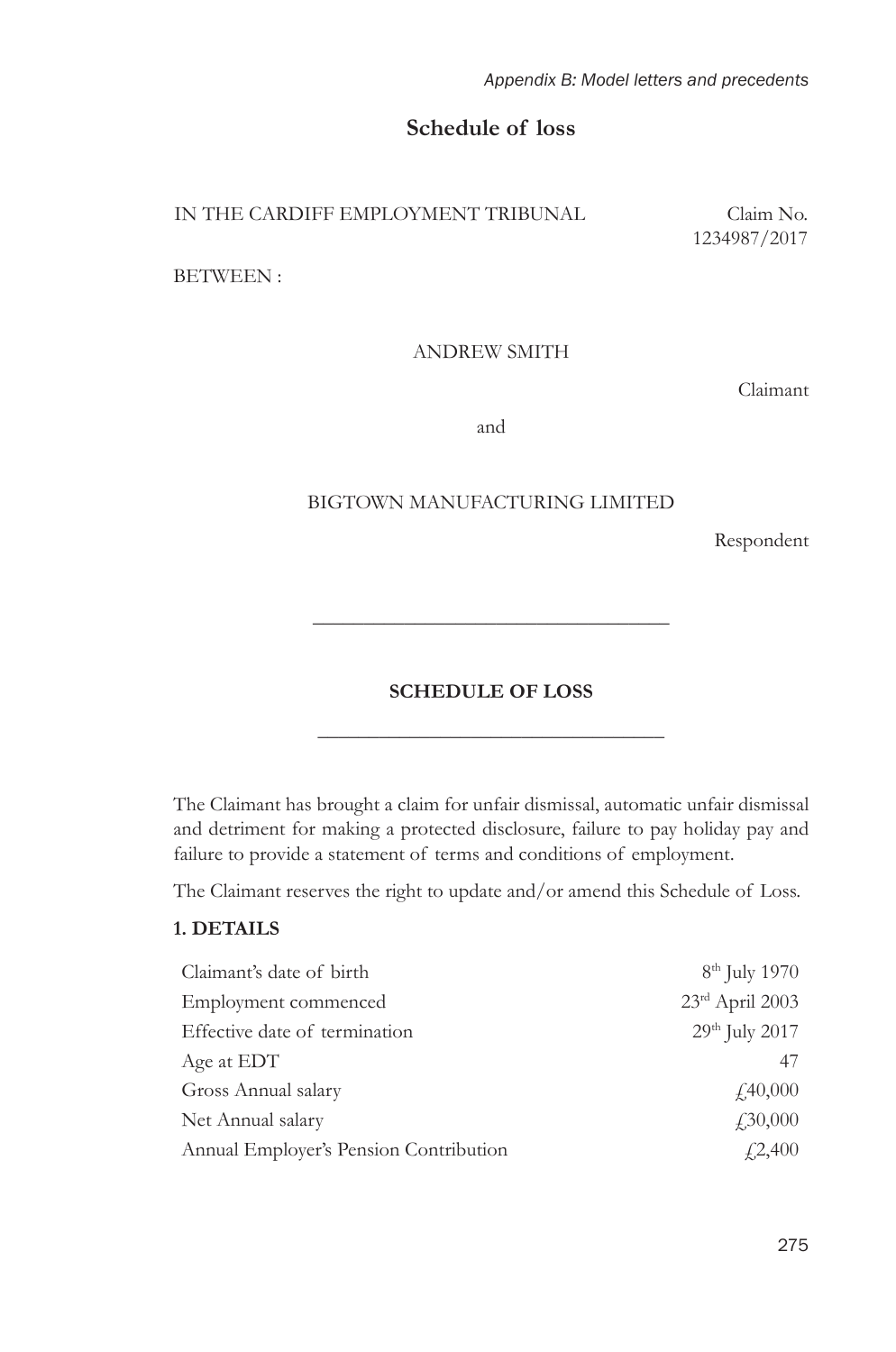# **UNFAIR DISMISSAL**

### **2. BASIC AWARD**

| 8 years' service $\omega$ 1 week's pay of $\mu$ 489                  | <i>43,912</i>  |
|----------------------------------------------------------------------|----------------|
| 6 years' service $(a)$ 1 $\frac{1}{2}$ week's pay of $\frac{1}{489}$ | 4.4.401        |
| Total Basic Award                                                    | <i>F</i> 8,313 |

## **3. COMPENSATORY AWARD**

The Claimant is still looking for work. He did two weeks' temporary work in September 2017 but has been unable to find a permanent job.

## **a) PAST LOSSES**

#### **i) Past Loss of Earnings**

Net Pay  $\sqrt{2,500}$  a month

| Loss of earnings from 29.07.17 to 29.04.18 (7 months) | $\angle 17,500$ |
|-------------------------------------------------------|-----------------|
| Loss of pension contribution 7 months                 | £1,400          |
| Less income received from temporary work              | $\angle 1,000$  |
| Total                                                 | $\angle 17,900$ |

## **ii) Job seeking expenses**

The Claimant attends the Job Centre once a week for which his travel costs are £5.00. He has attended ten job interviews for which his travel expenses are £50. The Claimant has not received any state benefits.

| Expenses                                 | $\sqrt{.55}$     |
|------------------------------------------|------------------|
| iii) Loss of Statutory rights            |                  |
| Loss                                     | $\sqrt{.500}$    |
| b) FUTURE LOSSES                         |                  |
| i) Future Loss of Earnings               |                  |
| $12 \times \frac{2}{500}$                | $\sqrt{.30,000}$ |
| ii) Future Loss of Pension Contributions |                  |
| $12 \times 200$                          | f2,400           |
| iii) Future Job Seeking Expenses         |                  |
| $12 \times \sqrt{.55}$                   | £660             |
| <b>Total Compensatory award</b>          | f, 51, 515       |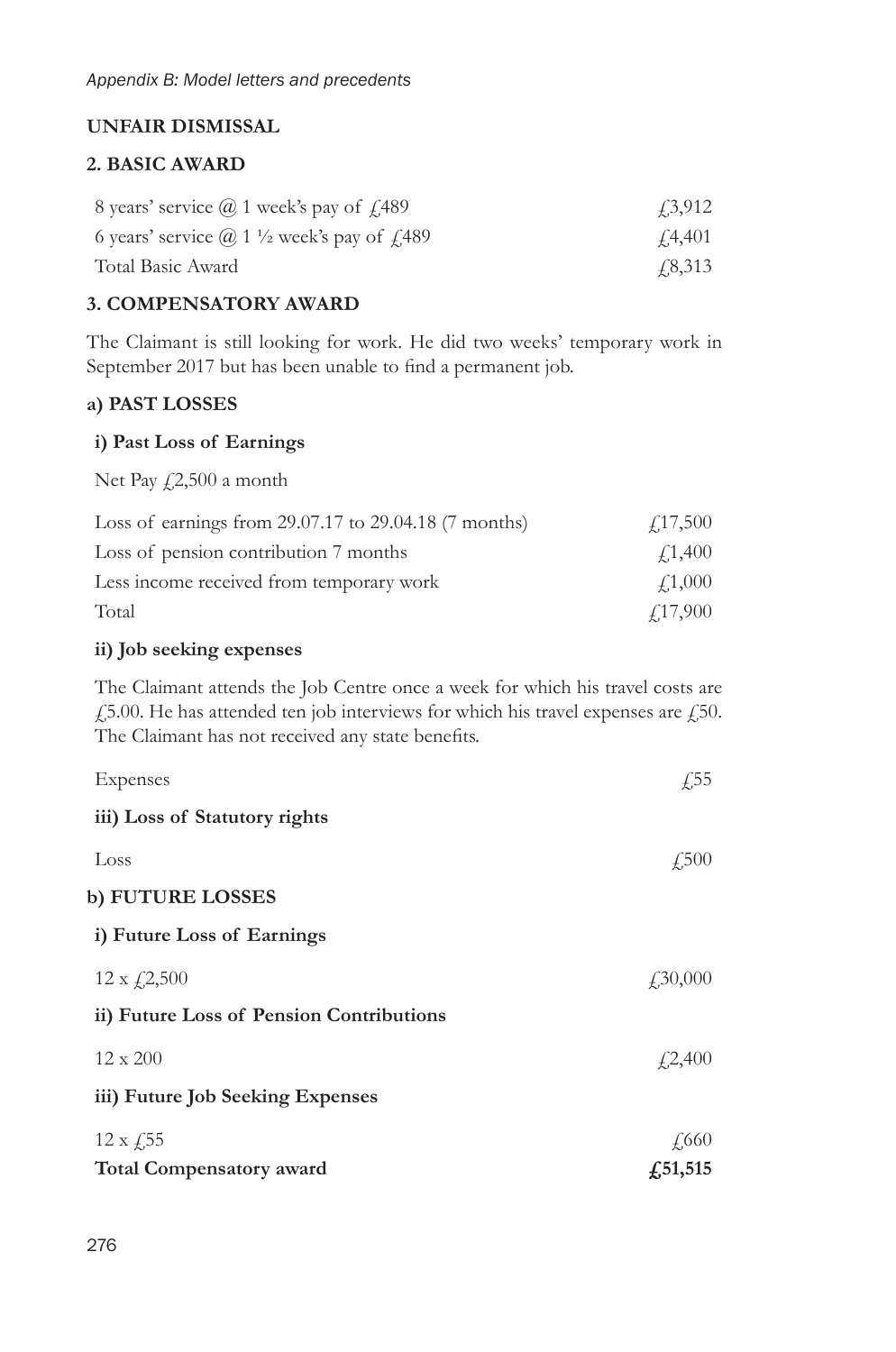## **4. ACAS UPLIFT**

The Respondent failed to follow to ACAS Code of Practice on Disciplinary and Grievance Procedures in that the Respondent failed to provide the Claimant with the true reason for his dismissal, the Respondent failed to inform the Claimant that he had the right to appeal. The Claimant contends that in the circumstances the full uplift of 25% on the compensatory award would be appropriate.

```
Uplift of 25% on compensatory award \qquad\qquad\qquad\qquad [12,878.75
```
#### **5. INJURY TO FEELINGS**

The Claimant contends that he suffered a detriment for making protected disclosures and that he was dismissed for making protected disclosures and/or because of his age. The Claimant contends that the award for injury to feelings should be in middle *Vento* band.

| Injury to feelings | $\angle 15,000$ |
|--------------------|-----------------|
| ACAS uplift of 25% | <i>43,750</i>   |
| Total award        | $\angle 18,750$ |

### **6. FAILURE TO PAY HOLIDAY PAY**

| Claimant's leave year            | 1 <sup>st</sup> April to 31 <sup>st</sup> March |
|----------------------------------|-------------------------------------------------|
| Amount of holiday accrued at EDT | 5.02 weeks                                      |
| Amount of holiday taken          | 4.2 weeks                                       |
| Holiday owed                     | $0.82$ weeks                                    |
| Weekly net pay                   | £576.92                                         |
| Holiday pay owing                | $\sqrt{473}$                                    |

#### **Uplift for failure to follow ACAS Code**

The Claimant lodged a grievance regarding the failure to pay his holiday pay. He received no response to his letter. The Claimant contends that in the circumstances the full uplift of 25% would be appropriate.

| Uplift on holiday pay | f 118.25 |
|-----------------------|----------|
| Total holiday pay     | f 591.25 |

#### **7. AWARD FOR FAILURE TO PROVIDE A STATEMENT OF TERMS AND CONDITIONS**